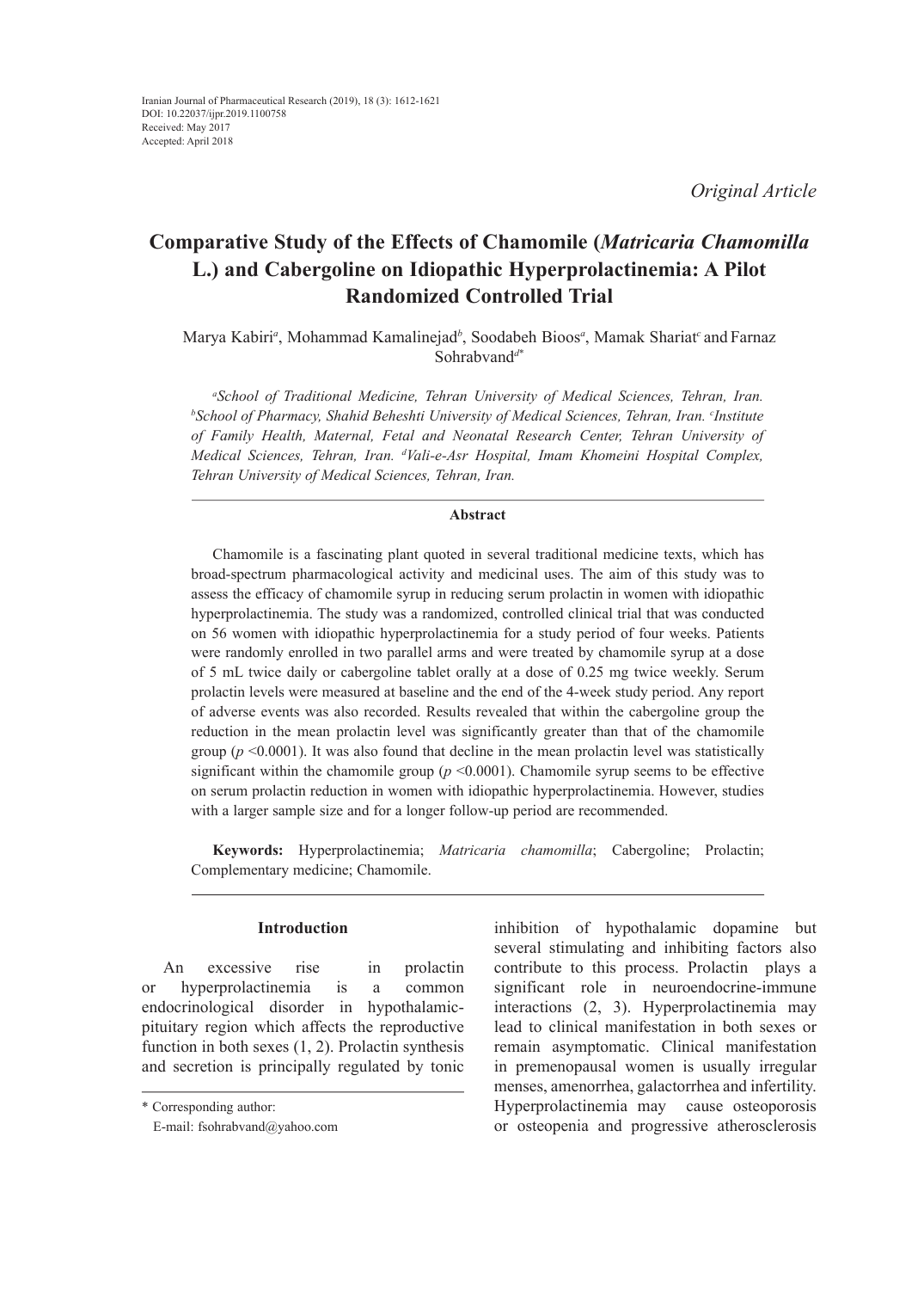(1, 2). Metabolic abnormalities such as hyperlipidemia, and hyperglycemia have been reported in people with hyperprolactinemia (4). Furthermore, the association between hyperprolactinemia and cardiovascular mortality (5) and some cancers have been found in recent studies (3, 6, 7). Sometimes, hyperprolactinemia is idiopathic when the recognizable etiologies cannot be found. In the long term, normalization of serum prolactin levels occurs in about 30% of patients with idiopathic hyperprolactinemia and a microprolactinoma appears in approximately 10% of them. Some individuals with idiopathic hyperprolactinemia may have a very small prolactinoma which cannot be detected by current imaging modalities (8). De Bellis *et al.* suggest an autoimmune involvement of pituitary in some cases of idiopathic hyperprolactinemia (9). Pharmacotherapy with dopamine agonists is recommended in symptomatic cases with idiopathic hyperprolactinemia. Dopamine agonist therapy can enhance biochemical and clinical response with high success in most patients of hyperprolactinemia. Cabergoline and bromocriptine as dopamine agonists are most frequently used. Among dopamine agonists, cabergoline has become the treatment of choice for cases with symptomatic idiopathic hyperprolactinemia owing to its long halflife, high effectiveness and better tolerability. Limited data regarding the safety of cabergoline in pregnancy and its high cost are disadvantages of this dopamine agonist compared with bromocriptine (1, 3, 8). In spite of the excellent performance of dopamine agonists, these drugs may have some adverse reactions in the gastrointestinal, nervous and cardiovascular systems (1, 8). Furthermore, dopamine agonist resistance and recurrence of hyperprolactinemia after dopamine agonist withdrawal occur in some patients, although recurrence of idiopathic hyperprolactinemia after dopamine agonist withdrawal is lower than both micro- and macroprolactinomas (1, 10). Numerous studies have reported improvement in lipid profile and reduction of fasting plasma glucose in hyperprolactinemic patients and improvement in glucose metabolism in prediabetes cases after treatment with cabergoline (4, 11).

Currently, people are more willing to use

complementary and alternative medicine (CAM) all over the world (12, 13). Several studies have indicated the efficacy of herbal remedies in the traditional management of hyperprolactinemia (14, 15). On the other hand, recent studies have shown the valuable role of natural products in drug discovery which leads to progress in the treatment of human ailments (16).

Chamomile (syn. *Chamomilla recutita* L., *Matricaria chamomilla* L.) is a fascinating, well-known, widely used and well-documented medicinal plant and it has been mentioned by Hippocrates, Dioscorides, Galen, Avicenna and other prominent scholars from the history of medicine (17-19). Studies have shown that chamomile contains the following phytochemical compounds: flavonoids and other phenolic compounds, essential oil, polysaccharides, amino acids, fatty acids and mineral elements (20, 21). These different classes of bioactive components play essential biological roles such as antioxidant activity, anti-cancer activity, anti-inflammatory activity and osteoporosis prevention (22-25). Studies with animal models suggest its potency as an antidiabetic and hypocholesterolemic herbal medicine (26). Zand *et al*. found that chamomile extract at the highest concentration tested has a weak estrogenic and progestational effects (27). Previous studies have shown that some flavonoid components of chamomile possess different pharmacological effects on the central nervous system by interacting with neurotransmitter and neural system, like GABAergic, serotonergic, noradrenergic and dopaminergic which may produce sedative, anxiolytic and antidepressive properties (28-30). The clinical efficacy of chamomile on some conditions relevant to menstruation including dysmenorrhea, PMS and mastalgia, which is related to premenstrual syndrome, have also been demonstrated (31, 32).

Based on Persian traditional healing science dating back to thousands of years, chamomile has various medicinal properties (17, 33). Avicenna in his writings refers to chamomile as one of the medicinal herbs that induce menstrual bleeding and he recommends it for amenorrhea or oligomenorrhea (17). Famous medieval Persian scholars believed that medications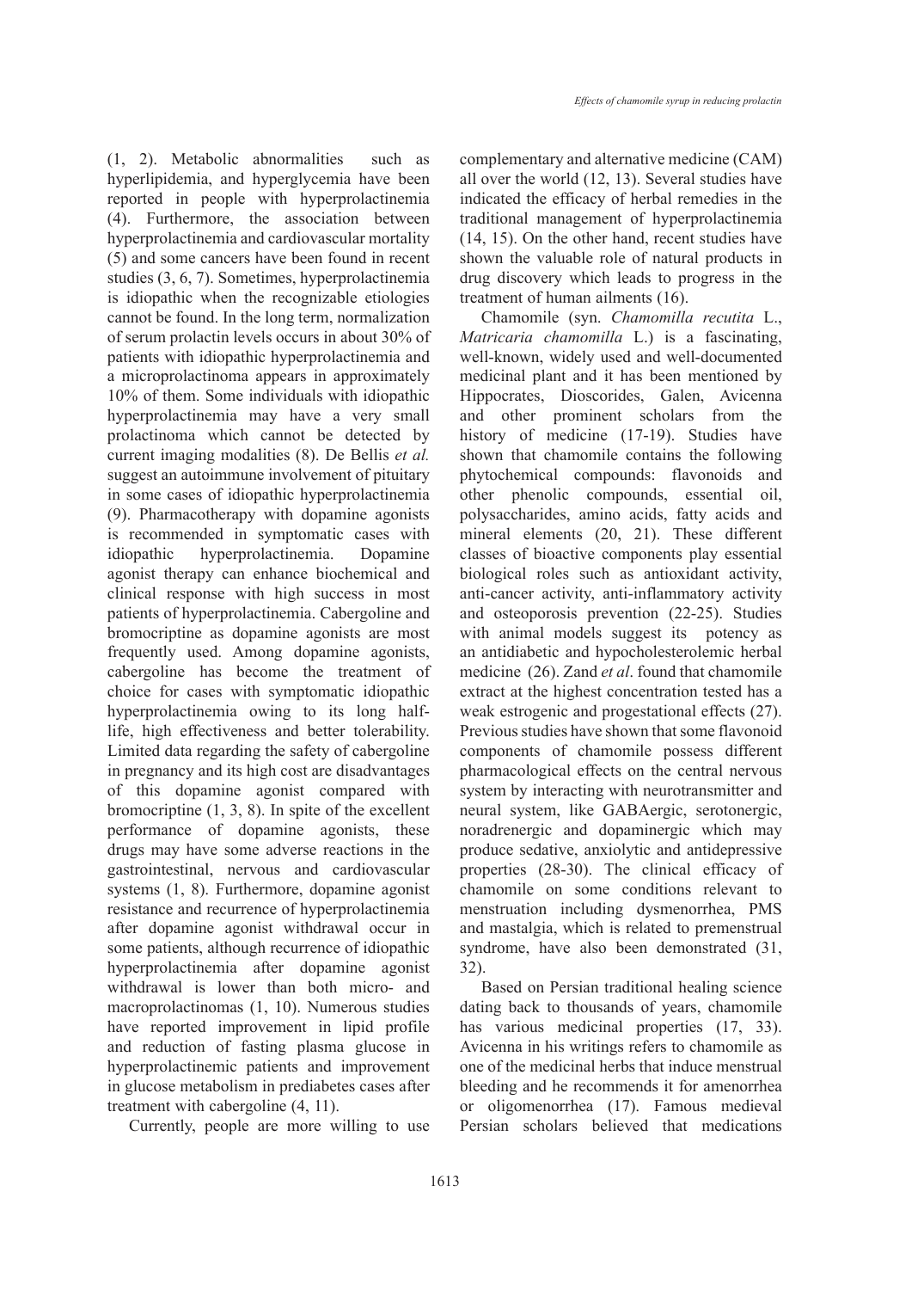which can induce menstrual bleeding are useful for treating women with galactorrhea alongside amenorrhea or oligomenorrhea (34). Avicenna also believed that chamomile has beneficial effects on the brain and nervous system. In Persian traditional medicine texts, the antiinflammatory and diuretic effects of chamomile have been reported (17).

According to some pharmacological activities of chamomile such as interaction with neurotransmitter and neural system (28, 29) and its antioxidant (21), anticancer (24) and antiinflammatory effects (23), along with some of its medical and traditional uses, we decided to investigate the efficacy of chamomile syrup in reducing prolactin levels and compare it with that of cabergoline by conducting a 4-week, pilot, randomized, controlled clinical trial in women with idiopathic hyperprolactinemia.

#### **Experimental**

## *Study design*

This was a pilot randomized clinical trial study with two parallel interventional arms (i.e., chamomile syrup and cabergoline tablet groups) and a 1:1 allocation ratio. Institutional review board of Tehran University of Medical Sciences (TUMS) approved the study proposal with reference number 93/d/130/45. Then the trial was recorded in the Iranian Registry of Clinical Trials (IRCT) with reference number IRCT2013122215891N1. All eligible women signed an informed consent after notification of research process and before inclusion in the study.

## *Preparation of the materials*

The chamomile flowers were collected from Dezful (Khuzestan province) located-in the southwest of Iran in May 2014. The sample was authorized and kept at the herbarium of Shahid Beheshti University of Medical Sciences with voucher no.8060 – sbmu.

Aqueous extract of chamomile flower was prepared according to traditional methods (35). One hundred grams of dried chamomile flowers was placed in a beaker and one liter of water was added. The mixture was boiled on the heater for 10 min and was left for around 4 h in the laboratory. Then the contents of the beaker were filtered and condensed by using the bainmarie. Finally, 20 g of dry extract was obtained from 100 g flowers of chamomile. Then a syrup containing 10% of the extract was made with USP method (Sugar 66.7% w/w) and was poured into bottles of 200 mL.

#### *Standardization of chamomile syrup*

The total phenolic content of chamomile syrup was determined by the Folin–Ciocalteu method (36) and the total flavonoid content of chamomile syrup was determined by the aluminium chloride method (37). Total phenolic content as gallic acid equivalent per 1 mL of chamomile syrup, was 3.172 mg and total flavonoid content as rutin equivalent per 1 mL of chamomile syrup, was 1.376 mg.

#### *Participants*

Women patients referred to the obstetrics and gynecology outpatient clinic of the Imam Khomeini hospital affiliated to the Tehran University of Medical Sciences (TUMS) with idiopathic hyperprolactinemia aged 18-45 yrs. were enrolled in the study if their serum prolactin values were greater than 25 ng/mL. Patients with amenorrhea, underlying disease including diabetes, hypertension, cancer and a history of hyperprolactinemia treatment in the last 3 months were excluded from the study. Patients with a history of sensitivity to ergot derivatives, hay fever and allergic reaction to herbals of the *Compositae* family were also excluded. Another exclusion criterion was consumption of warfarin. None of the participants had a history of alcohol usage and none of them were smoker. Whenever pregnancy was suspected or planned, the intervention was stopped.

Demographic characteristic, medical history, physical examination and biochemical laboratory tests, and symptoms related to hyperprolactinemia of the participant were also determined and recorded.

## *Diagnosis of idiopathic hyperprolactinemia*

When increased prolactin level in the initially evaluated female patients was found, the assessment to exclude secondary causes of hyperprolactinemia was performed by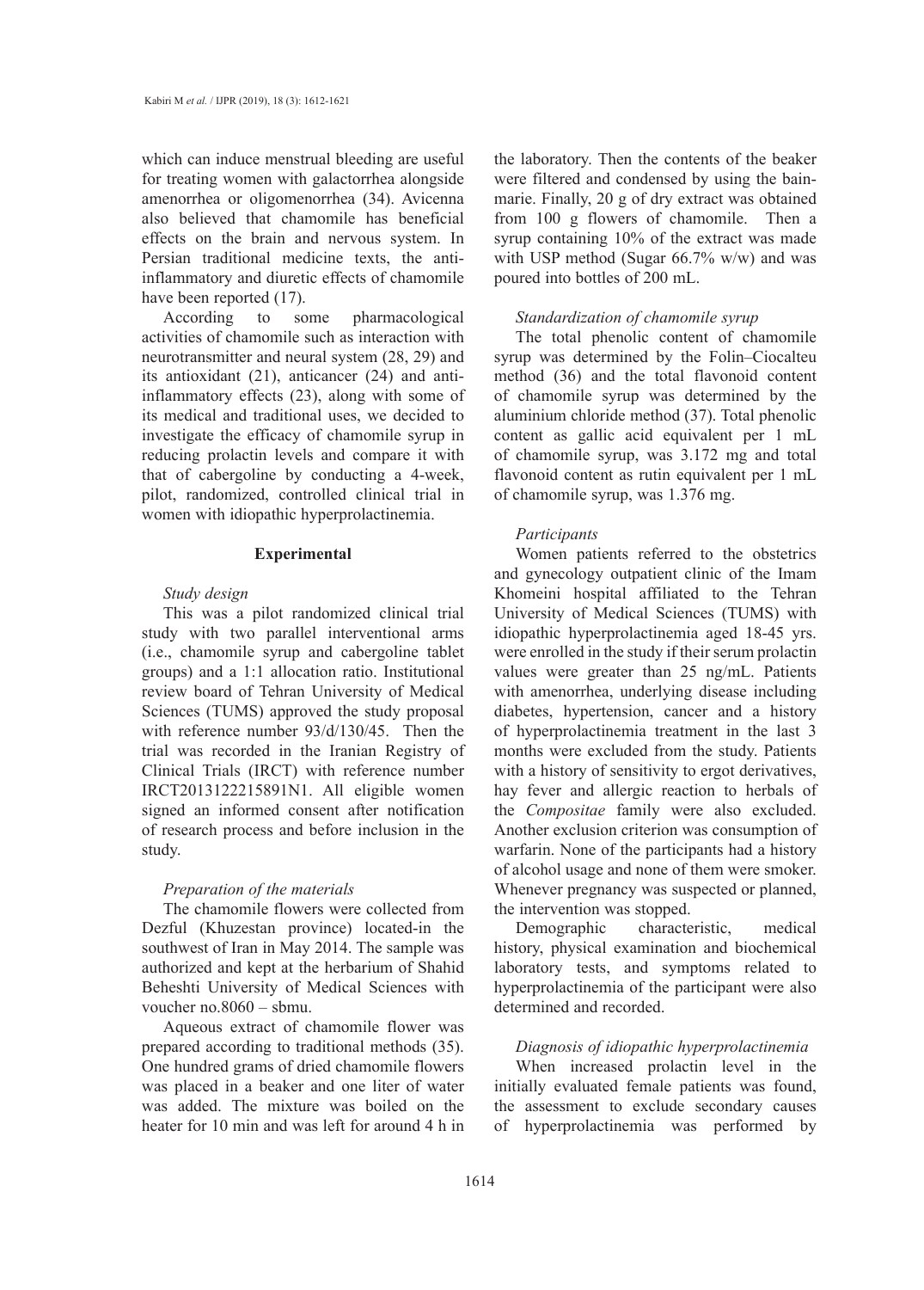a gynecologist. Idiopathic symptomatic hyperprolactinemia was diagnosed via a detailed medical history, physical and gynecological examination and laboratory analysis. Hyperprolactinemia related to physiological or pathological causes such as pregnancy, breastfeeding, thyroid disorders, liver failure disease, kidney failure disease, adrenal disorders and hypothalamic pituitary dysfunction was appropriately investigated. Moreover, a review of medications used by patients such

as antipsychotics, antidepressants, opiates, metoclopramide, domperidone, estrogen, verapamil, reserpine, cimetidine, ranitidine and any medications and herbal agents that could be effective on prolactin secretion, in the past three months was carried out. Patients on these drugs were excluded from the study.

Biochemical measurements such as thyroid, hepatic and kidney function parameters, blood levels of LH, FSH, and pregnancy test were assessed for all patients. If applicable, a magnetic resonance imaging (MRI) of the pituitary region was performed to roll out pituitary disorders. Women with idiopathic hyperprolactinemia had normal biochemical, and imaging findings.

## *Interventions*

Eligible patients were randomly assigned to receive either chamomile syrup at a dose of 5 mL, twice daily, after meal (intervention group), or cabergoline tablets (Caberlin®, manufactured by Iran Hormone Pharmaceutical, Iran) at a dose of 0.25 mg twice weekly (control group), for a period of four weeks.

#### *Outcomes*

The serum prolactin value was the primary outcome measure. In both groups, incidence of possible allergic or adverse reactions to the study drugs was watched and recorded.

#### *Hormone Assays*

Serum prolactin levels were measured by the immunoradiometric assays (IRMA) kits (manufactured by Padyab Teb, Iran). The normal value of serum prolactin was (2-22 ng/mL) for females. In order to determine serum prolactin levels, blood samples were collected from participants after an overnight fasting within two hours after awakening.

*Safety measures*

All participants in both groups were assessed for four weeks of the study period. Patients were asked to report any possible adverse reactions to the physician in charge by phone call. In addition, the follow-up visits were performed to evaluate drug intake, concomitant medication usage, compliance and any complications two and four weeks after the receipt of interventions. A checklist was applied to record any possible adverse reactions. Pregnancy test was carried out in participants who had a delay in menstruation.

## *Randomization, Allocation Concealment and Blinding*

Allocation of participants in each intervention arms (i.e., chamomile or cabergoline) was carried out using a block-randomization list with equal length blocks (size of 4), which were nonstratified and were generated by Excel software. The allocation sequence was concealed by generating unknown codes. The participants and researchers were not blind to the interventions because of the dosage form of the interventions *i.e.* syrup and tablet. Statistician was blind to the intervention and control groups.

# *Statistical Methods, analysis*

Data were analyzed with the Statistical Package for the Social Sciences (IBM® Corporation version 20) software. The continuous variables were expressed as means ± SD. According to Kolmogorov-Smirnov test, serum prolactin values were not normally distributed, therefore between groups comparisons were performed using the Mann-Whitney U test. Also, the Wilcoxon test was applied for within group analysis of the changes in prolactin levels. In addition, the Chi-square test was used to compare the response rate in two groups.

# **Results**

From July 2014 to August 2016, a total of 73 female patients were assessed for inclusion and exclusion criteria, of which 56 patients met the study criteria. 25 participants in the chamomile group and 27 participants in the cabergoline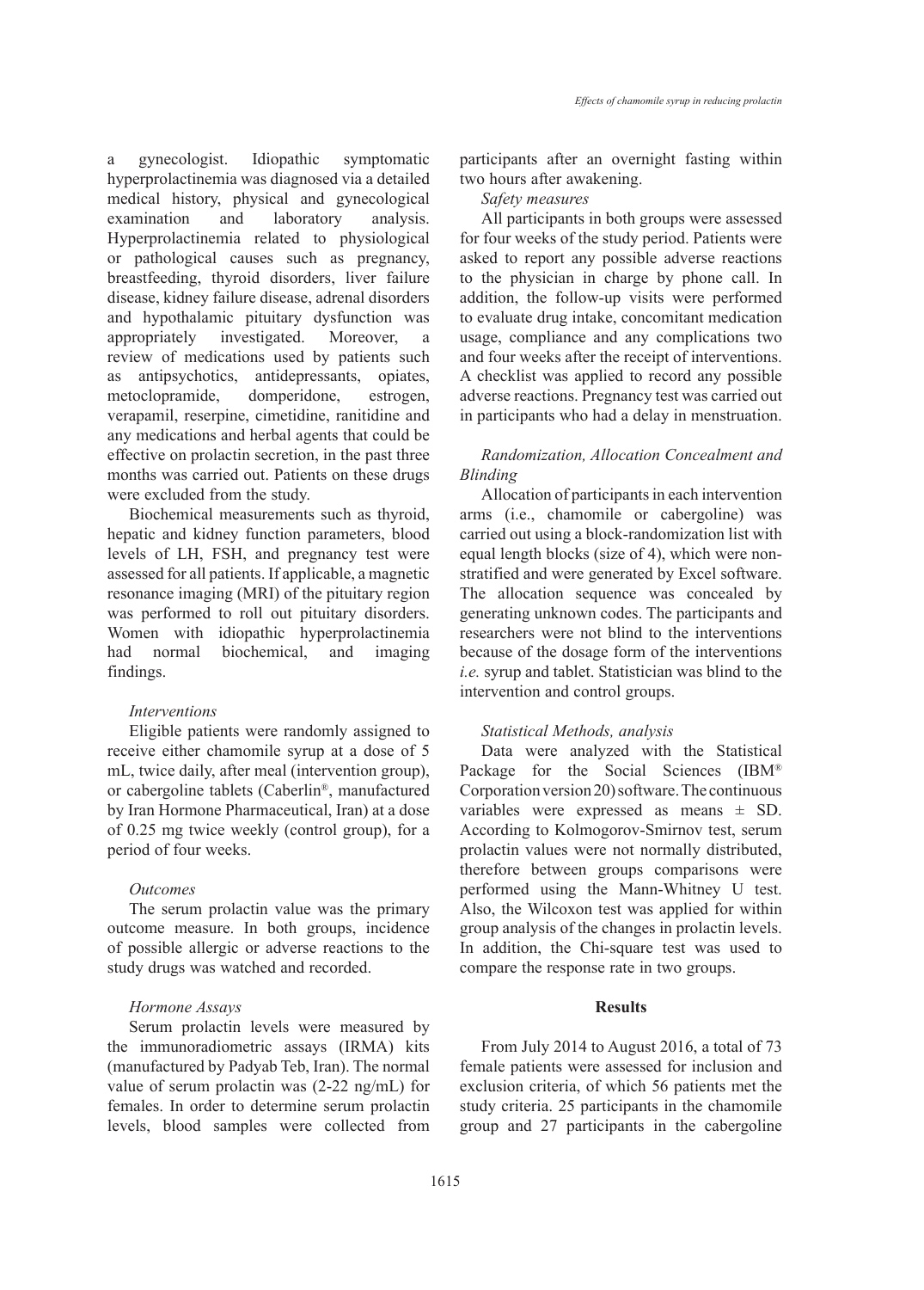

**Figure 1.** The CONSORT flowchart of the study.

group completed the study and underwent data analysis. Study flowchart is presented in Figure 1.

Table 1 shows the baseline clinical characteristics of women in the study groups. There were no significant differences between age, body mass index and baseline serum prolactin values of the two groups.

The mean  $\pm$  SD values of the prolactin levels in the study groups, before and after four weeks

The Wilcoxon test showed that there was a significant decrease in the plasma levels of prolactin in the cabergoline group  $(p \le 0.0001)$ . Similarly, prolactin levels in the chamomile group was reduced significantly  $(p \le 0.0001)$ .

of intervention, were shown in table 2. (table 2). In addition, at the end of the four weeks of study period, the mean prolactin levels in prolactin values of the two groups.<br>The mean  $\pm$  SD values of the prolactin levels the cabergoline group was significantly lower than that of the chamomile group  $(p \le 0.0001)$ (table 2).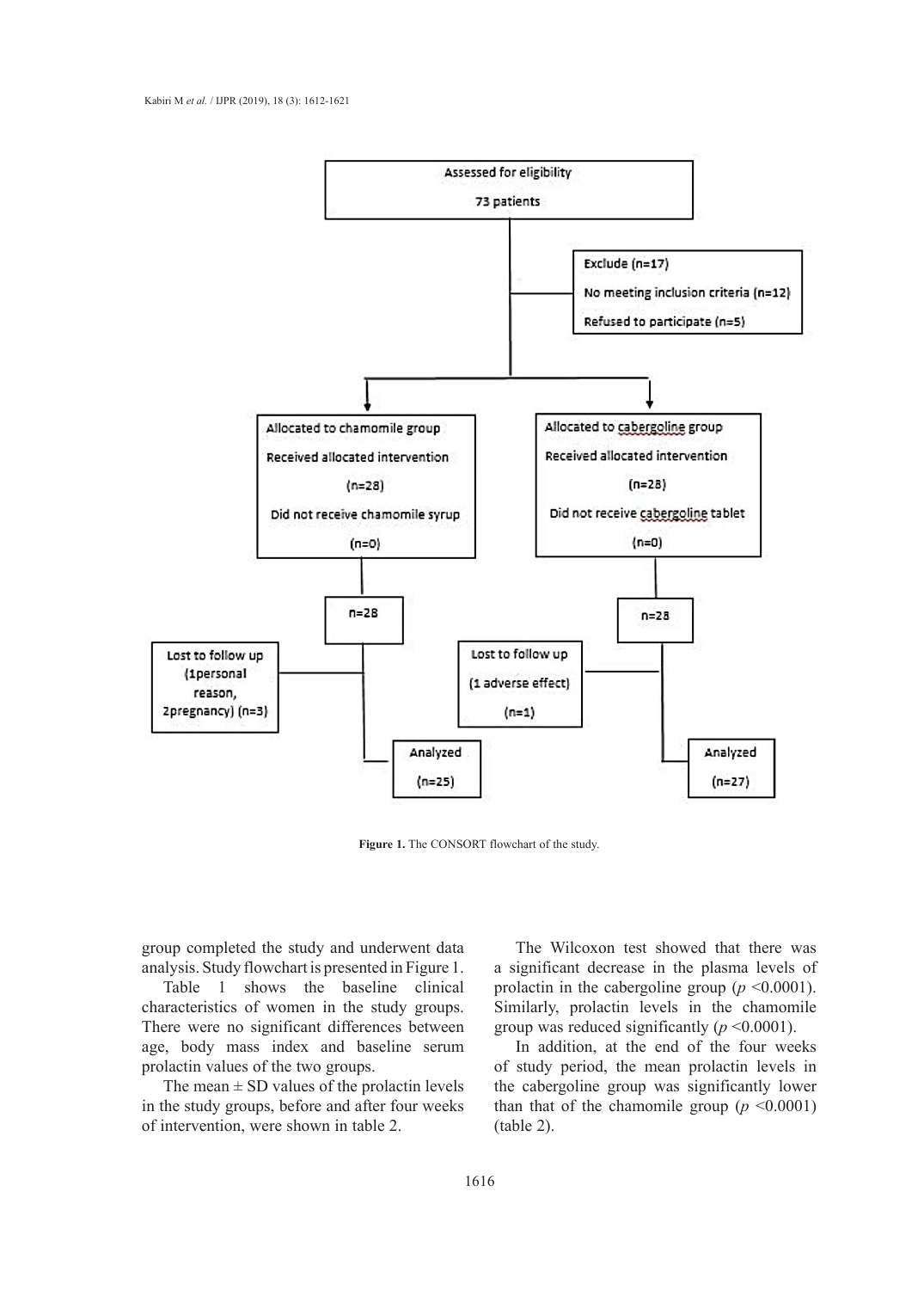| Table 1. The baseline clinical characteristics of the women with idiopathic hyperprolactinemia in the chamomile and the cabergoline |  |  |  |
|-------------------------------------------------------------------------------------------------------------------------------------|--|--|--|
| groups.                                                                                                                             |  |  |  |

| <b>Variable</b>                                   | Chamomile group $(n = 28)$ | Cabergoline group( $n = 28$ ) | <i>p</i> -value |
|---------------------------------------------------|----------------------------|-------------------------------|-----------------|
| Age (years), Mean $(\pm SD)$                      | $27.75 \ (\pm 4.94)$       | $27.32 \ (\pm 4.72)$          | 0.74            |
| BMI (kg/m <sup>2</sup> ), Mean ( $\pm$ SD)        | 24.16 $(\pm 3.86)$         | 23.48 $(\pm 3.14)$            | 0.47            |
| Baseline serum prolactin (ng/mL), Mean $(\pm SD)$ | $38.20 \ (\pm 12.44)$      | 40.12 ( $\pm$ 14.36)          | 0.92            |

SD: standard deviation, BMI: body mass index.

**Table 2.** Comparing serum prolactin values of the women with idiopathic hyperprolactinemia who were treated with chamomile syrup or cabergoline before and after four weeks of intervention.

|                                                                                                                                                                                                                                                                                                                 | Before intervention prolactin $(ng/mL)$ | After intervention prolactin $(ng/mL)$ | <i>p</i> -value |  |  |
|-----------------------------------------------------------------------------------------------------------------------------------------------------------------------------------------------------------------------------------------------------------------------------------------------------------------|-----------------------------------------|----------------------------------------|-----------------|--|--|
| Chamomile                                                                                                                                                                                                                                                                                                       | $38.98 \pm 12.95$                       | $22.99 \pm 14.73$                      | ${}_{0.0001}$   |  |  |
| Cabergoline                                                                                                                                                                                                                                                                                                     | $40.12 \pm 14.36$                       | $10.98 \pm 12.20$                      | < 0.0001        |  |  |
| $p$ -value                                                                                                                                                                                                                                                                                                      | 0.957                                   | ${}_{0.0001}$                          |                 |  |  |
| $\mathbf{n}$ 1 $\mathbf{l}$ 1 1 $\mathbf{c}$ 1 1 $\mathbf{c}$ 1 $\mathbf{c}$ 1 $\mathbf{c}$ 1 $\mathbf{c}$ 1 $\mathbf{c}$ 1 $\mathbf{c}$ 1 $\mathbf{c}$ 1 $\mathbf{c}$ 1 $\mathbf{c}$ 1 $\mathbf{c}$ 1 $\mathbf{c}$ 1 $\mathbf{c}$ 1 $\mathbf{c}$ 1 $\mathbf{c}$ 1 $\mathbf{c}$ 1 $\mathbf{c}$ 1 $\mathbf{c}$ 1 |                                         |                                        |                 |  |  |

Prolactin values are expressed as mean  $\pm$  SD.

Between groups comparison of the number of patients with a reduction in the prolactin levels showed that the prolactin normalization rate in the cabergoline group was higher than that of the chamomile group (96% versus 72%)  $(p = 0.013)$ .

Regarding the reported adverse reactions, two patients receiving cabergoline (7.1%) reported drug- related postural hypotension and nausea. In one of the patients with postural hypotension, the symptom was resolved by reducing the dose of the cabergoline within 3 weeks, however the patient complaining of nausea dropped out of the study. In the chamomile group, there was no report of any adverse reaction. The incidence of complications in the two study groups were not statistically significant ( $p = 0.175$ ).

#### **Discussion**

This study presents the first pilot, randomized, controlled trial of chamomile syrup versus cabergoline in reducing prolactin levels in women with idiopathic hyperprolactinemia. The results indicated that the mean serum prolactin levels were decreased in the both cabergoline and chamomile groups after four weeks treatment, nevertheless, cabergoline was more effective than chamomile syrup in reducing serum prolactin levels.

Chamomile is one of the fascinating medicinal plants which has broad-spectrum of pharmacological activity and medicinal uses (18, 21). It is notable that cabergoline is considered as a treatment of choice due to its efficacy and tolerability in the majority of people with symptomatic idiopathic hyperprolactinemia (1, 8).

The precise mechanism of prolactin reduction effect by chamomile is not clear. Nonetheless, there would be several plausible mechanisms responsible for biological properties of the chamomile that can eventually lead to reduction in prolactin levels. Sharaibi *et al.* investigated ethnobotanical and phytochemical properties of 13 indigenous medicinal plants used for the traditional treatment of women with hyperprolactinemia in Lagos State, Nigeria. Their findings demonstrated presence of several important bioactive components such as alkaloids, phenols, tannins, flavanols, flavonoids, steroids, saponins, proanthocyanidins,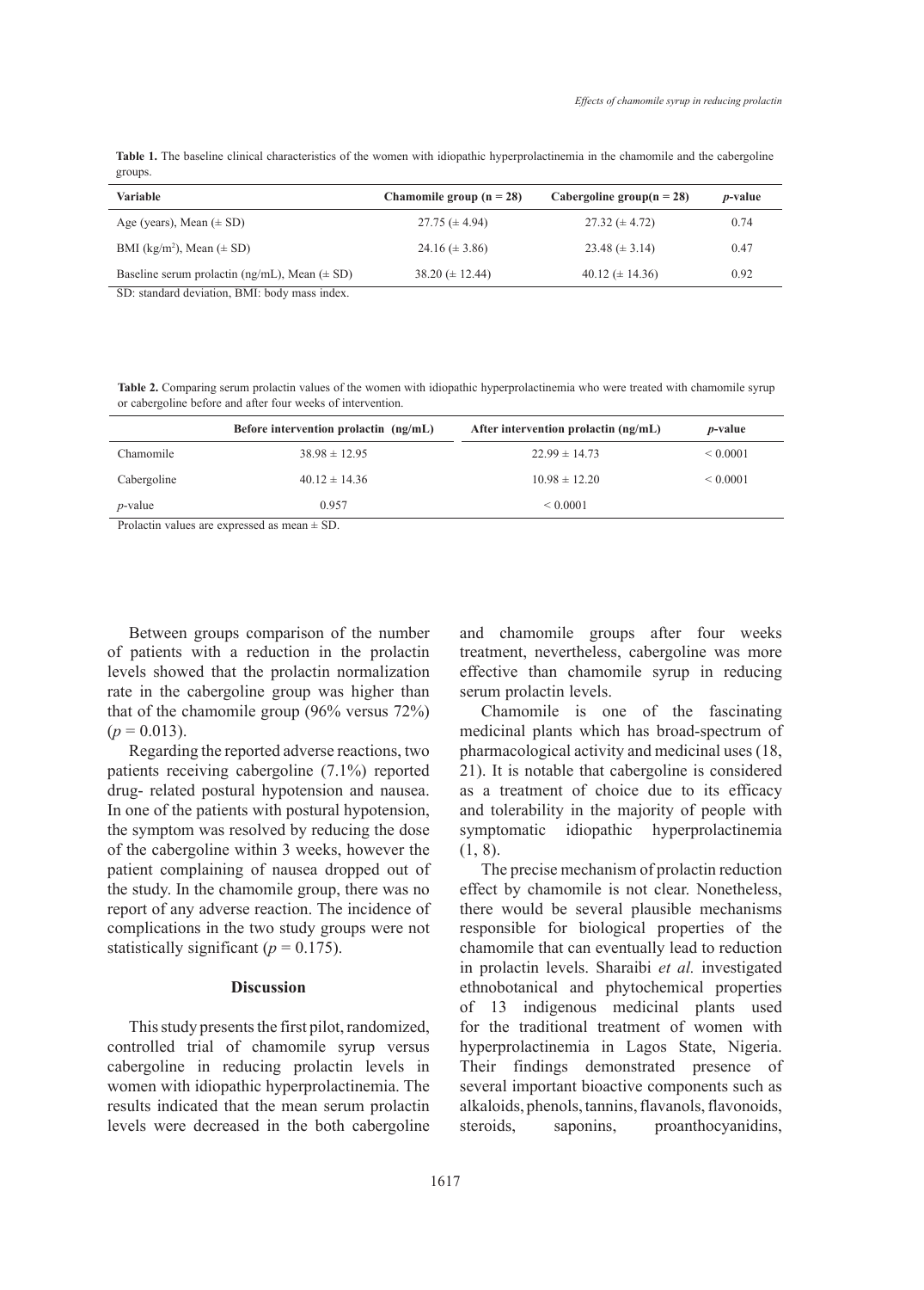anthraquinones and cardiac glycosides in these plants. The presence of flavonoids and phenolic compounds was reported in all of the 13 medicinal plants which are effective in the treatment of hyperprolactinemia. The presence of tannin in all the plants except two of them was also confirmed (14). Other phytochemical studies have also indicated the existence of phenolic compounds and a variety of flavonoids as well as tannins in chamomile (38, 39).

Studies have shown that natural phenolic compounds possess a wide range of biological activities of anti-inflammatory, anticancer, antimutagenic and antioxidant effects. These effects contribute to chemopreventive potential of phenolic compounds (40). According to the results of several studies, chamomile has a potent antioxidant (22) as well as anti-cancer property (24). Studies have suggested that apigenin, a major flavonoid isolated from chamomile, has considerable potential to prevent cancer. The ability of apigenin to inhibit the growth of a wide variety of human cancer cells such as colon cancer, breast cancer, prostate cancer, neuroblastoma, leukemia, skin cancer and thyroid cancer has been demonstrated (41). Antiinflammatory property of chamomile has been known for centuries. Recently, many studies have also demonstrated the anti-inflammatory properties of chamomile (23, 42). Apigenin, chamazulene and alpha-bisabolol are the most important anti-inflammatory components of chamomile. Laboratory studies have shown that apigenin inhibits pro-inflammatory agents (20, 21, 23). Chamazulene may play an important role in autoimmune disorders such as rheumatoid arthritis, inflammatory bowel disease and psoriasis (21) and it has been reported that another flavonoid, luteolin may be effective in the treatment of autoimmune diseases (43). Luteolin is one of the major flavonoids that exists in chamomile (20). It has been reported that about 10% of cases of idiopathic hyperprolactinemia will develop microadenoma and in some cases, an autoimmune involvement of pituitary has been found. De Bellis *et al.* found antipituitary antibodies in 25.7% of patients with idiopathic hyperprolactinemia. They also observed a partial anterior pituitary impairment in 35.3% of patients with positive antipituitary antibodies (8, 9). These suggest that antioxidant, anti-cancer and anti-inflammatory properties of chamomile may be effective in the treatment of idiopathic hyperprolactinemia.

Studies have shown that there is a link between premenstrual symptoms especially mastalgia and latent hyperprolactinemia (44-46). In a study by Sharifi *et al.* on 90 patients, effectiveness of chamomile extract and mefenamic acid on PMS severity was compared. They found that the overall intensity of somatic and particularly psychological premenstrual symptoms in chamomile group decreased more than those in the mefenamic acid group (31). Sharifi *et al.* also revealed that chamomile extract and mefenamic acid could improve premenstrual mastalgia intensity and severity without significant difference between two groups (32). One interesting possibility is that chamomile may be able to suppress the secretion of prolactin, which improves the severity of PMS and breast pain in a similar manner as bromocriptine and *Vitex agnus-castus* (chaste tree) do. Previous studies have shown the relationship between reducing serum prolactin level and ameliorating premenstrual mastalgia with bromocriptine as a synthetic dopaminergic agent (45) and several scientific studies support the efficacy of *Vitex* extracts in the management of PMS and cyclical mastalgia (47, 48). *Vitex* exhibits central dopaminergic activity and suppresses prolactin secretion in preclinical and clinical experiments (46, 48, 49). Kilicdag *et al.* have investigated the efficacy of *Vitex*  compared with bromocriptine for the reduction of serum prolactin level in 40 women with mild hyperprolactinemia and also ameliorating mastalgia in 40 women with cyclic mastalgia in a randomized clinical trial study of three months duration. According to their results, no significant difference was found between *Vitex* and bromocriptine groups in reducing serum prolactin levels and ameliorating breast pain (48). It seems dopaminergic effects of some *Vitex* compounds that reduce serum prolactin level are mechanisms to control PMS and mastalgia (46, 48).

In an animal model, Nakazawa *et al.* suggest that the dopaminergic system may interfere with the antidepressant activities of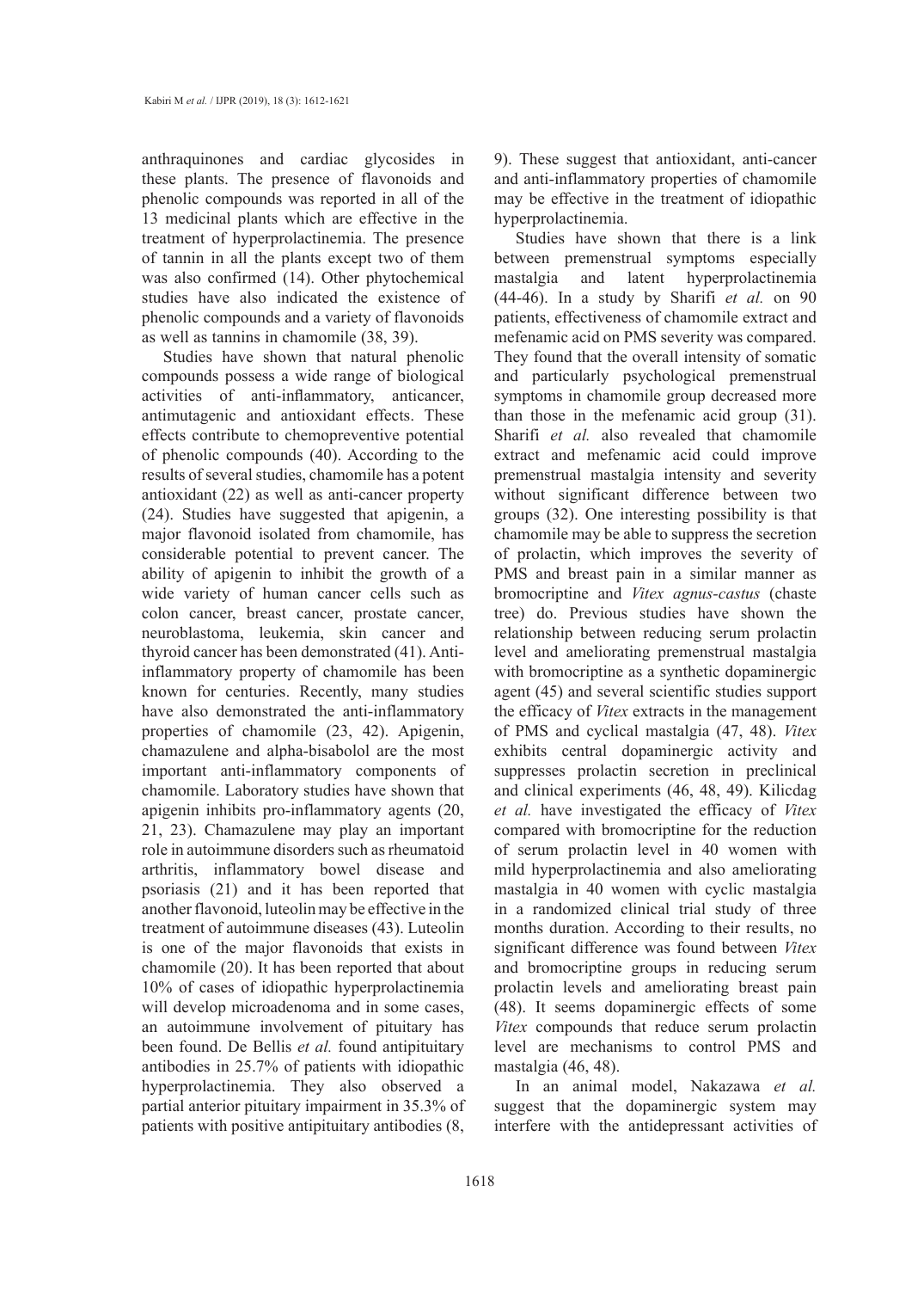apigenin in the mouse brain. Their study also showed that apigenin is more specific towards the hypothalamus and amygdala (30). It is noteworthy that apigenin is a major flavonoid available in chamomile (20).

Results from the above studies confirm our findings and support the hypothesis that chamomile can inhibit prolactin secretion.

Postural hypotension and nausea as the adverse events of cabergoline consumption were also reported in prior studies (50). Although in our study, the difference between the rate of the adverse events in two groups was not statistically significant, no adverse event was seen in the chamomile group.

It should be acknowledged that precise evaluation of the subjective and objective improvement of patients with idiopathic hyperprolactinemia requires a long-term study period. A long-term study may lead to a better judgment on the effects of the study drugs on the serum prolactin, clinical symptoms, as well as their safety and tolerability. Moreover, other limitations of this study including small sample size, using only a fixed dose of chamomile and the open-label study design should be contemplated in the interpretation of the findings.

## **Conclusion**

Chamomile syrup seems to be effective on serum prolactin reduction in women with idiopathic hyperprolactinemia. Further studies with a larger sample size, long-term intervention period, long-term follow-ups and simultaneous assessment of the symptoms are strongly recommended. Moreover, preclinical studies to investigate the precise mechanisms and effects of chamomile in animal models are recommended.

#### **Acknowledgement**

This report is a part of the Ph.D. thesis of M. Kabiri. The authors would like to acknowledge all of the members of the Department of Traditional Medicine, School of Traditional Medicine, Tehran University of Medical Sciences, Tehran, Iran. Also, we are thankful to all of the patients and staff personnel of the Imam Khomeini Hospital contributed in this investigation.

#### **References**

- Melmed S, Casanueva FF, Hoffman AR, Kleinberg DL, (1) Montori VM, Schlechte JA and Wass JA. Diagnosis and treatment of hyperprolactinemia: an Endocrine Society clinical practice guideline*. J. Clin. Endocrinol. Metab*. (2011) 96: 273-88.
- (2) Ignacak A, Kasztelnik M, Sliwa T, Korbut R, Rajda K and Guzik T. Prolactin–not only lactotrophin. A "new" view of the "old" hormone*. J. Physiol. Pharmacol.* (2012) 63: 435-43.
- Capozzi A, Scambia G, Pontecorvi A and Lello S. (3) Hyperprolactinemia: pathophysiology and therapeutic approach*. Gynecol. Endocrinol.* (2015) 31: 506-10.
- Pala NA, Laway BA, Misgar RA and Dar RA. (4) Metabolic abnormalities in patients with prolactinoma: response to treatment with cabergoline*. Diabetol. Metab. Syndr.* (2015) 7: 1.
- (5) Haring R, Friedrich N, Völzke H, Vasan RS, Felix SB, Dörr M, zu Schwabedissen HEM, Nauck M and Wallaschofski H. Positive association of serum prolactin concentrations with all-cause and cardiovascular mortality*. Eur. Heart J.* (2014) 35: 1215-21.
- Tworoger SS, Sluss P and Hankinson SE. Association (6) between plasma prolactin concentrations and risk of breast cancer among predominately premenopausal women *Cancer Res.* (2006) 66: 2476-82.
- Fernandez I, Touraine P and Goffin V. Prolactin and (7) human tumourogenesis*. J. Neuroendocrinol.* (2010) 22: 771-7.
- Verhelst J and Abs R. Hyperprolactinemia*. Treat*  (8) *Endocrinol*. (2003) 2: 23-32.
- De Bellis A, Colao A, Pivonello R, Savoia A, Battaglia (9) M, Ruocco G, Tirelli G, Lombardi G, Bellastella A and Bizzarro A. Antipituitary antibodies in idiopathic hyperprolactinemic patients*. Ann. N. Y. Acad. Sci.* (2007) 1107: 129-35.
- (10) Dekkers OM, Lagro J, Burman P, Jørgensen JO, Romijn JA and Pereira AM. Recurrence of hyperprolactinemia after withdrawal of dopamine agonists: systematic review and meta-analysis*. J. Clin. Endocrinol. Metab*. (2010) 95: 43-51.
- (11) Saadat N, Esmaily H, Abbasinazari M, Tohidi M, Salamzadeh J, Hadaegh F, Tolabi M, Kalantar-Hormozi M and Dibaj M. Does twice-weekly cabergoline improve anthropometrical and biochemical profiles in prediabetes? A randomized double-blind clinical trial pilot study*. Iran. J. Pharm. Res.* (2015) 14: 77.
- $(12)$  Coulter ID and Willis EM. The rise and rise of complementary and alternative medicine: a sociological perspective*. Med. J. Aust*. (2004) 180: 587-90.
- (13) Bahadori S, Salamzadeh J, Kamalinejad M, Ardekani MRS, Keshavarz M and Ahmadzadeh A. Study of the Effect of an Oral Formulation of Fig and Olive on Rheumatoid Arthritis (RA) Remission Indicators: A Randomized Clinical Trial*. Iran. J. Pharm. Res.*  (2016) 15: 537.
- (14) Sharaibi OJ, Ogundipe OT, Afolayan AJ and Aworinde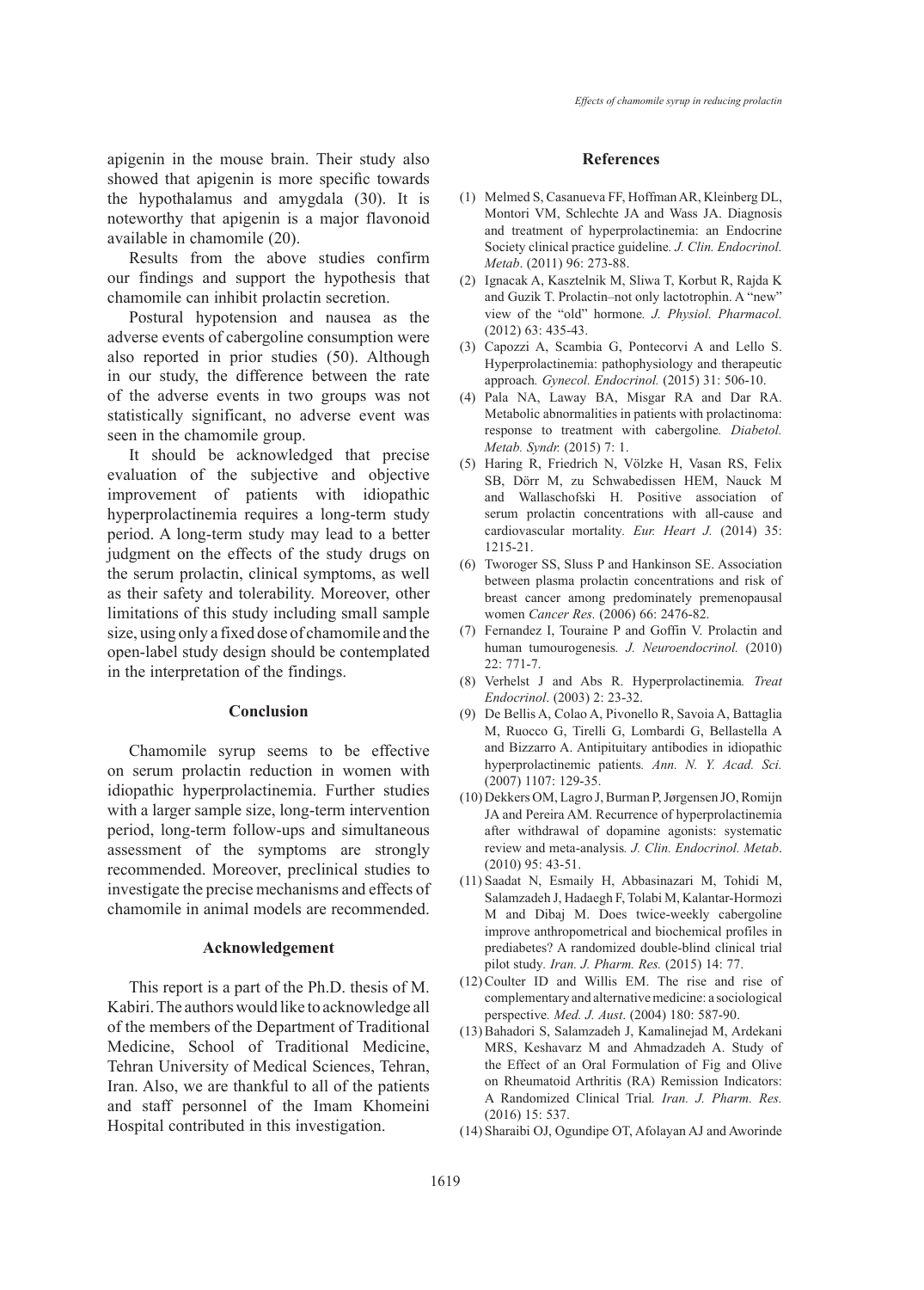DO. Ethnobotanical survey and phytochemical analysis of medicinal plants used for the treatment of hyperprolactinemia in Lagos State, Nigeria*. J. Med. Plant Res.* (2014) 8: 1284-8.

- (15) Hasani-Ranjbar S, Vahidi H, Taslimi S, Karimi N, Larijani B and Abdollahi M. A systematic review on the efficacy of herbal medicines in the management of human drug-induced hyperprolactinemia; potential sources for the development of novel drugs*. Int. J. Pharmacol*. (2010) 6: 691-5.
- $(16)$  Jones WP, Chin Y-W and Kinghorn AD. The role of pharmacognosy in modern medicine and pharmacy*. Curr. Drug Targets* (2006) 7: 247-64.
- (17) Ibn Sina. Al- Qanun fi al- tibb [The Canon of Medicine]. Muhammad Amin al - Dinnawi (ed.) 2nd ed. Dar al- Kotob Al- Ilmiyah Publisher, Beirut, Lebanon (2009) 383-382.
- (18) Franke R and Schilcher H. Relevance And Use of Chamomile (*Matricaria Recutita* L.). *International Society for Horticultural Science (ISHS);* 2007, Leuven, Belgium*.*
- (19) Srivastava JK, Shankar E and Gupta S. Chamomile: A herbal medicine of the past with bright future*. Mol. Med. Rep.* (2010) 3: 895.
- $(20)$  McKay DL and Blumberg JB. A review of the bioactivity and potential health benefits of Chamomile Tea (*Matricaria recutita* L.)*. Phytother. Res*. (2006) 20: 519–30
- (21) Petronilho S, Maraschin M, Coimbra MA and Rocha SM. *In vitro* and *in vivo* studies of natural products: A challenge for their valuation. The case study of chamomile (*Matricaria recutita* L.)*. Ind. Crops Prod.* (2012) 40: 1-12.
- (22) Cvetanović A, Švarc-Gajić J, Zeković Z, Savić S, Vulić J, Mašković P and Ćetković G. Comparative analysis of antioxidant, antimicrobiological and cytotoxic activities of native and fermented chamomile ligulate flower extracts*. Planta* (2015) 242: 721-32.
- (23) Srivastava JK, Pandey M and Gupta S. Chamomile, a novel and selective COX-2 inhibitor with antiinflammatory activity*. Life Sci*. (2009) 85: 663-9.
- (24) Srivastava JK and Gupta S. Antiproliferative and apoptotic effects of chamomile extract in various human cancer cells*. J. Agric. Food Chem*. (2007) 55: 9470-8.
- (25) Kassi E, Papoutsi Z, Fokialakis N, Messari I, Mitakou S and Moutsatsou P. Greek plant extracts exhibit selective estrogen receptor modulator (SERM)-like properties*. J. Agric. Food Chem.* (2004) 52: 6956-61.
- (26) Rafraf M, Zemestani M and Asghari-Jafarabadi M. Effectiveness of chamomile tea on glycemic control and serum lipid profile in patients with type 2 diabetes*. J. Endocrinol. Invest.* (2015) 38: 163-70.
- (27) Zand RSR, Jenkins DJ and Diamandis EP. Effects of natural products and nutraceuticals on steroid hormone-regulated gene expression*. Clin. Chim. Acta* (2001) 312: 213-9.
- (28) Avallone R, Zanoli P, Puia G, Kleinschnitz M, Schreier P and Baraldi M. Pharmacological profile of apeignin,

a flavonoid isolated from *Matricaria chamomilla. Biochem. Pharmacol.* (2000) 59: 1387-94.

- (29) Viola H, Wasowski C, De Stein ML, Wolfman C, Silveira R, Dajas F, Medina J and Paladini A. Apigenin, a component of *Matricaria recutita* flowers, is a central benzodiazepine receptors-ligand with anxiolytic effects*. Planta Med.* (1995) 61: 213-6.
- (30) Nakazawa T, Yasuda T, Ueda J and Ohsawa K. Antidepressant-like effects of apigenin and 2, 4, 5-trimethoxycinnamic acid from Perilla frutescens in the forced swimming test*. Biol. Pharm. Bull.* (2003) 26: 474-80.
- (31) Sharifi F, Simbar M, Mojab F and Majd HA. Comparison of the effects of *Matricaria chamomila* (Chamomile) extract and mefenamic acid on the intensity of premenstrual syndrome*. Complement. Ther. Clin. Pract.* (2014) 20: 81-8.
- (32) Sharifi F, Simbar M, Mojab F and Alavi Majd H. Comparison of the Effects of *Matricaria chamomila* (Chamomile) Extract and Mefenamic Acid on the Intensity of Mastalgia Associated With Premenstrual Syndrome*. Women›s Health Bull*. (2014) 1: e20042.
- (33) Zargaran A, Borhani-Haghighi A, Faridi P, Daneshamouz S, Kordafshari G and Mohagheghzadeh A. Potential effect and mechanism of action of topical chamomile (*Matricaria chammomila* L.) oil on migraine headache: A medical hypothesis*. Med. Hypotheses* (2014) 83: 566-9.
- (34) Abu Bakr Muhammad Ibn Zakariya Al Razi. Al Havi [Liber Continent] Vol. 3. Muhammad Muhammad Esmail (ed.) Dar al- kotob Al- Ilmiyah Publishers, Beirut, Lebanon (2000) 7.
- (35) Aghili Khorasani Shirazi SMH. Makhzan al-Advyh. 1nd ed. Bavardaran Publisher, Tehran (2001) 194-193.
- (36) Jabbari M, Hashempur MH, Razavi SZE, Shahraki HR, Kamalinejad M and Emtiazy M. Efficacy and short-term safety of topical Dwarf Elder (*Sambucus ebulus* L.) versus diclofenac for knee osteoarthritis: A randomized, double-blind, active-controlled trial*. J. Ethnopharmacol.* (2016) 188: 80-6.
- (37) Baba SA and Malik SA. Determination of total phenolic and flavonoid content, antimicrobial and antioxidant activity of a root extract of Arisaema jacquemontii Blume*. J. Taibah. Univ. Sci.* (2015) 9: 449-54.
- Mulinacci N, Romani A, Pinelli P, Vincieri F and (38) Prucher D. Characterization of *Matricaria recutita* L. Flower extracts by HPLC-MS and HPLC-DAD analysis*. Chromatographia* (2000) 51: 301-7.
- Interactions: German Chamomile. Medicinal Plants. [serial online] 2011 [cited 2017 may 21]. Available from: URL: http://medicinalplants.us/ herb-drug-interactions-german-chamomile. (39) Herb-Drug
- (40) Huang W-Y, Cai Y-Z and Zhang Y. Natural phenolic compounds from medicinal herbs and dietary plants: potential use for cancer prevention*. Nutr. Cancer* (2009) 62: 1-20.
- (41) Shukla S and Gupta S. Apigenin: a promising molecule for cancer prevention*. Pharm. Res.* (2010) 27: 962-78.